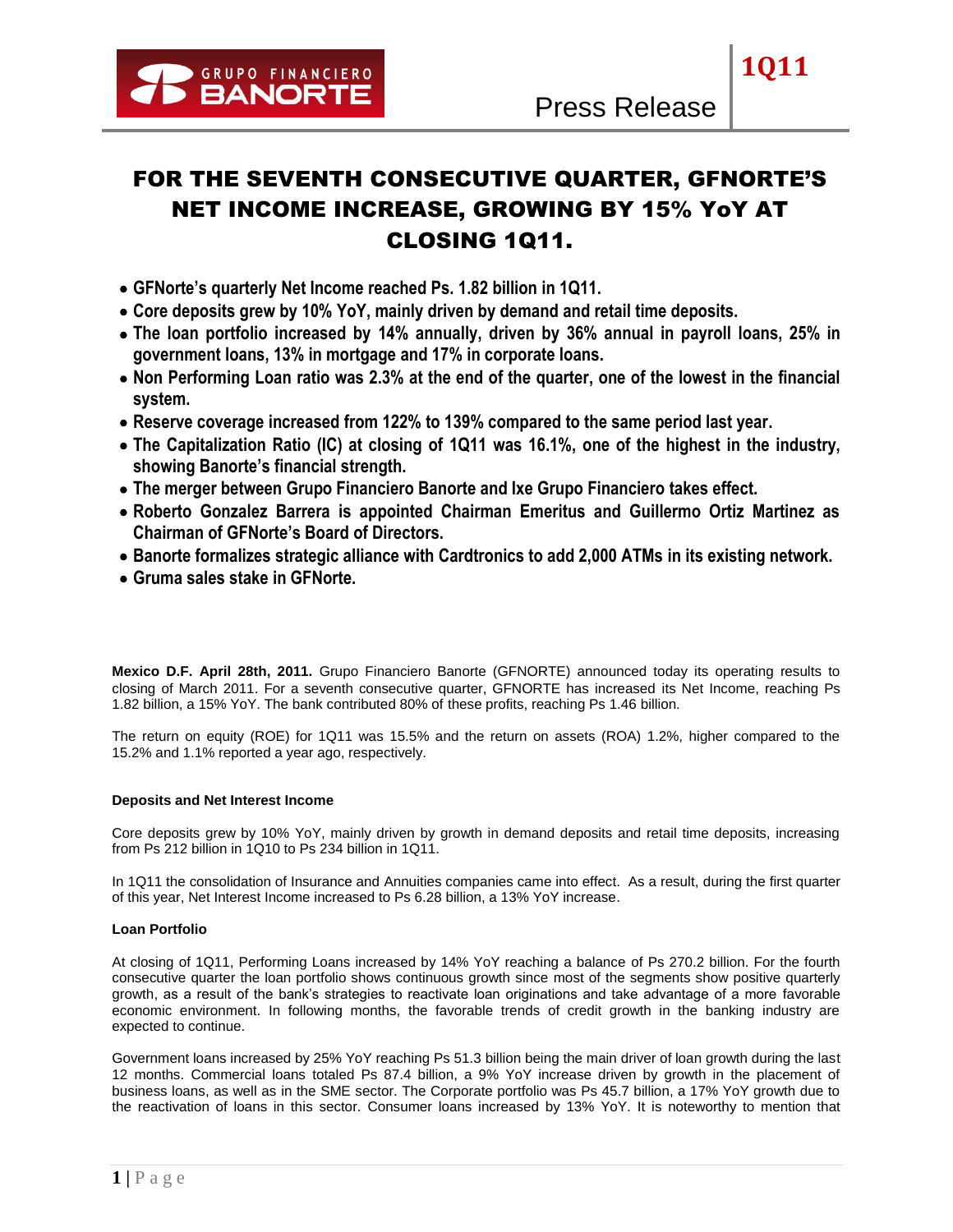

The Group continues to show improvement in asset quality, by showing a reduction of the NPL Ratio from 2.5% to 2.3% annually, one of the lowest in the financial system. Grupo Financiero Banorte ended 1Q11 with an NPL balance of Ps 6.5 billion, 6% higher than in 1Q10.

The Group's reserve coverage was 139% at closing of 1Q11, higher compared to the 122% of 1Q10.

#### **Efficiency**

The Efficiency Ratio for 1Q11 was 52.2%, higher than the level registered last year due to a greater pace of growth in expenses compared to growth in Total Income.

#### **Capitalization**

The Capitalization Ratio was 16.1% at closing of 1Q11, with a Tier 1 ratio of 12.2%. This solid level of capital will allow Banorte to take advantage of quality growth opportunities.

#### **Other Subsidiaries**

The contribution to profits from the **Long Term Savings** sector, which includes the AFORE, Insurance and Annuities companies, was of Ps 128 million for 1Q11, a 4% YoY increase. In 2011, **Other Finance Companies** comprised of Factoring & Leasing as well as Warehousing, registered profits of Ps 150 million, a 41% increase YoY. The **Broker Dealer** (Brokerage House) Sector reported profits in 1Q11 of Ps 97 million, a 25% YoY growth.

#### **Material Events of the Quarter**

In 1Q11, Banorte continued its efforts to strengthen its fundamentals and emerge a more solid institution that will take advantage of growth opportunities under a more favorable economic environment despite growing competition. These efforts are reflected in the following events:

#### **1. Merger between Grupo Financiero Banorte and Ixe Grupo Financiero (Ixe).**

During the quarter, we obtained authorization to carry out the merger with Ixe by the National Banking and Securities Commission (CNBV), the Shareholders' Assemblies, the Ministry of Finance and Public Credit (SHCP) and the Antitrust Commission (COFECO).

#### **2. Banorte formalizes strategic alliance with Cardtronics to add 2,000 ATMs in its existing network.**

On March 30th, Banorte and Cardtronics reached an agreement in order to integrate 2,000 ATMs into GFNorte's existing network. With this strategic alliance, and the merger of Ixe in GFNorte, it will have one of the largest ATM networks in Mexico, offering clients from Banorte and Ixe access to more than 7,000 ATMs free of service fees, by yearend.

#### **3. Roberto Gonzalez Barrera was appointed as Chairman Emeritus and Guillermo Ortiz Martinez as Chairman of Grupo Financiero Banorte's Board of Directors.**

On February 18th, the Shareholders' Assembly approved to appoint Roberto Gonzalez Barrera as Chairman Emeritus of the Group and Guillermo Ortiz Martinez as Chairman of the Board of Directors. These changes are part of the institutionalization of the Group and its corporate organs.

## **4. Sale of Gruma's Stock in GFNorte**.

On February 14th, GFNorte announced the sale of 161.4 million shares, at a price of Ps \$ 52.0 per common share by the selling shareholder Gruma S.A.B. de C.V. GFNorte also informed that the Mexican and International underwriters decided to exercise the over-allotment option fully, as a result of this, all of the 177.5 million shares included in the